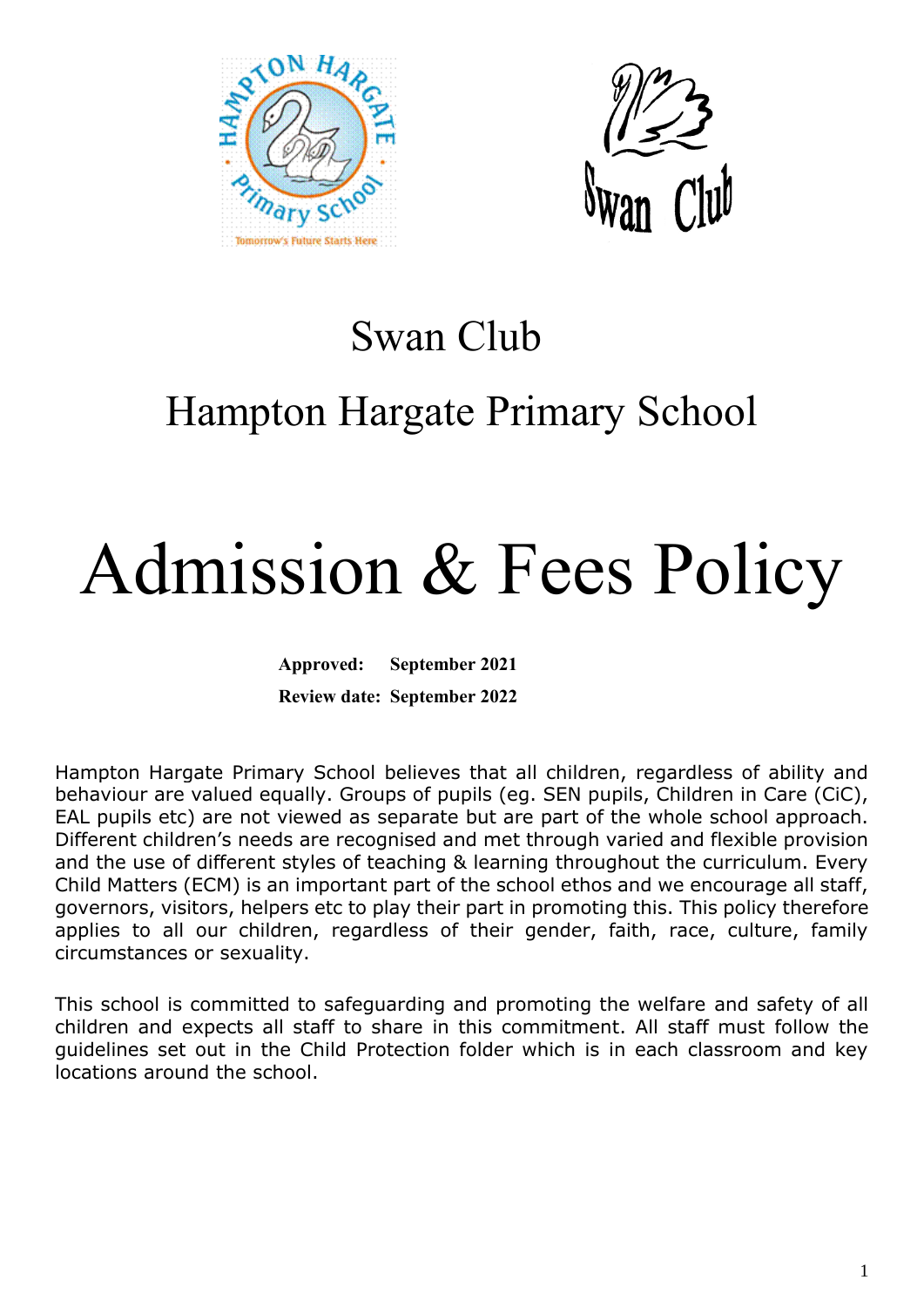Our Club is committed to providing a fair and open admission system that offers a competitively priced and good value service. As a provider of registered childcare, we both encourage and actively support eligible parents/carers claiming and taking up the childcare element of the Working Tax Credit.

#### **Admissions**

When a parent/carer contacts the Club enquiring about a place for their child, they will be given all the relevant information they require including details of the Admissions and Fees policy, and informed of whether there is currently a suitable place available for their child.

If a suitable place is available the parent/carer must agree to abide by all the terms and conditions of admission, including the level of fees and arrangements for payment and they will be asked to complete the on-line registration to confirm their child's place.

- At the time of registration, the child's attendance days will be booked. These may, subject to place availability, be changed temporarily and for 'one off' occasions but parents must agree this with the Manager in advance of the session.
- **Once the child's attendance days have been confirmed by the club, parents will be liable to pay for the sessions, from the agreed start date, even if the child does not attend.**
- **Parents must give one month's notice, in writing, of any permanent changes to the days their child attends Swans Club or to cancel their place.**
- We reserve the right to terminate a child's place with immediate effect if a parent, carer or child displays abusive, threatening or inappropriate behaviour of any kind.

#### **Waiting List**

To ensure that admissions to the Club are offered on a fair and transparent basis, the following procedure will apply to the management of waiting lists:

• If, on making an enquiry about a place for their child, a parent/carer is informed that there is not currently a suitable one available, the Club's waiting list procedure will be explained and then activated on the parent/carer's behalf.

• Parents/carers will need to complete a Registering an Interest Form and their details will be placed on the waiting list, in the order that they are submitted.

• The waiting list will be kept and used on a 'first come first served' basis.

• When a vacancy at the Club becomes available, the Manager will contact the parent/carer whose child is suitable for the place and is highest up on the waiting list.

• If that parent/carer still wishes to take up the place for their child, they will be asked to complete the on-line registration and follow the remaining steps of the admissions procedure outlined above.

• If the parent/carer concerned no longer wishes to take up a place, the parent/carer of the next suitable child on the list will be contacted.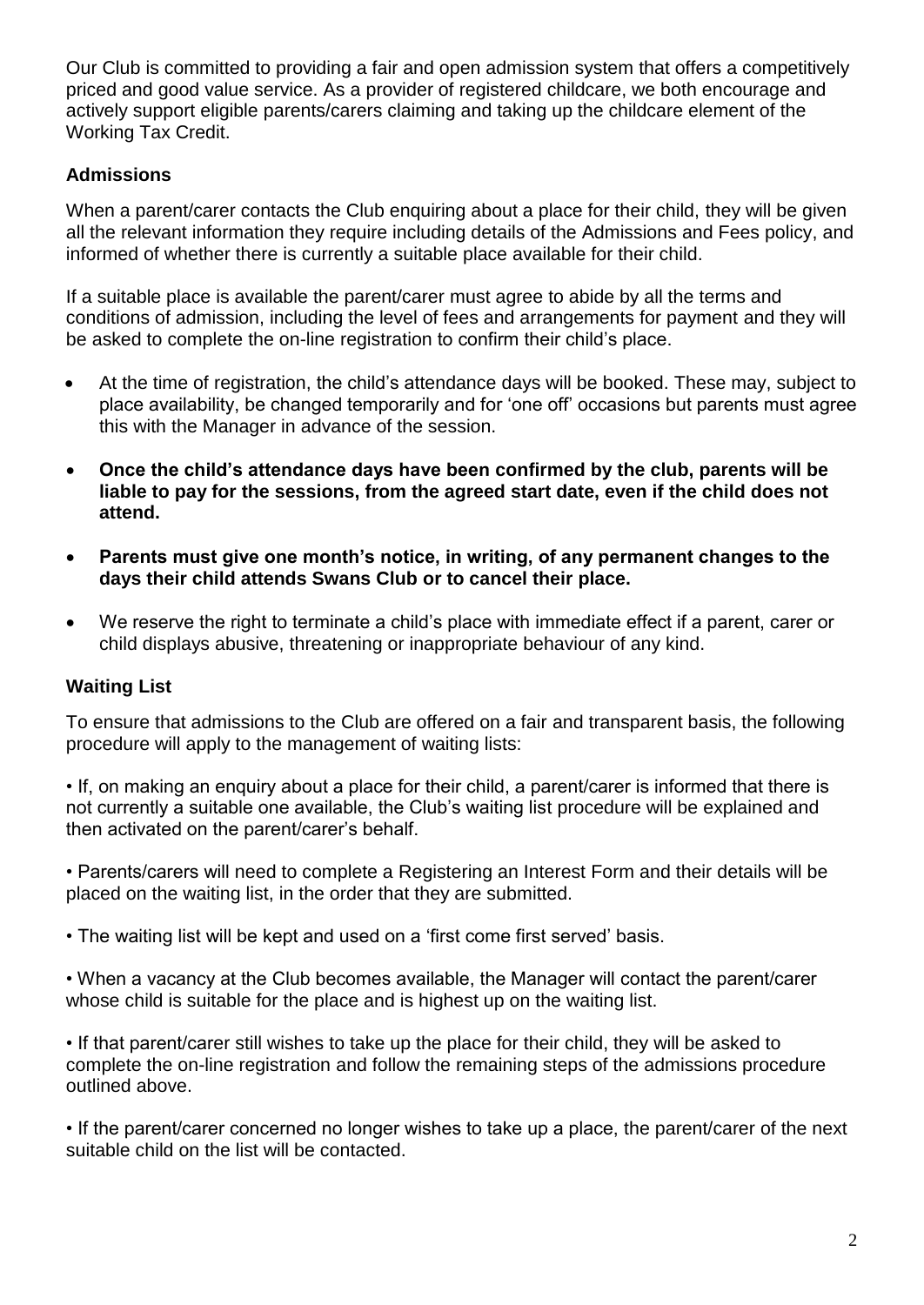#### **Fees**

The Club understands that the cost of registered childcare may seem expensive to a parent/carer. However, providing a high quality, safe and stimulating service for children is not cheap and to ensure the continued high standards and sustainability of the Club, it must ask that parents/carers respect its policy in respect of fees.

• The level of fees will be set by the School's Governing body and reviewed annually in the light of the Club's financial position, its future strategic plans and any other broader economic or social considerations deemed relevant.

#### **• Payment is due from the agreed start date, even if the child is absent / unable to attend.**

• Payment of fees should be made monthly, by the  $25<sup>th</sup>$  of the month prior to the start of the month in question. Individual payment arrangements will be negotiated between the Manager and parents/carers.

#### **• If payment is not made by 25th of each month, the child's place will be withdrawn as of the last day of that month (eg. payment for October is due on/by 25th September if no payment received the place will be withdrawn as of 30th September).**

• When a place is withdrawn, because of payment arrears, it will **not** be reinstated once the account is cleared.

#### **• If a parent defaults on payment we reserve the right to instigate the necessary legal action.**

• Parents/carers are encouraged to speak to the Manager if, for any reason, they are likely to have difficulty in making a payment on time. Parents/carers are strongly advised to arrange a meeting at the earliest possible opportunity, to avoid jeopardising their child's place at the Club.

#### **• The club closes promptly at 6pm and, therefore, parents should aim to arrive, at the latest, by 5.55pm. Parents will incur additional costs of £15 per quarter of an hour, or part of, if their child is not collected on time (by 6pm).**

**•** Parents are advised that no fees will be reimbursed unless the school/club is closed for the safety of the children (e.g. snow days).

This policy will be reviewed annually.

Review date: November 2022

This policy was adopted by the Swan Club Management Committee Management Committee.